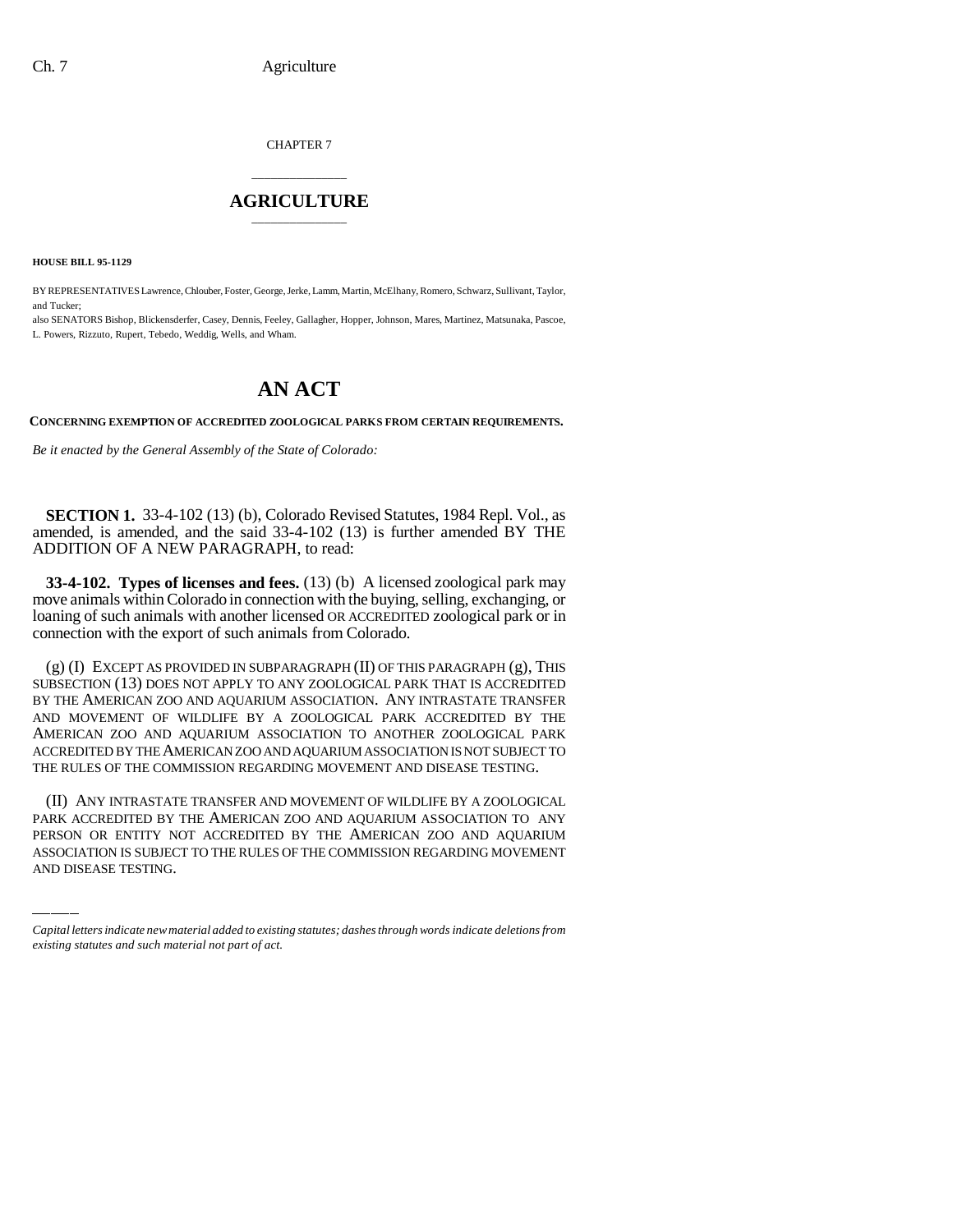**SECTION 2.** 35-1-106 (1) (o), Colorado Revised Statutes, 1984 Repl. Vol., as amended, is amended to read:

**35-1-106. Powers and duties of commission.** (1) In addition to all other powers and duties conferred upon the commission by the provisions of this article, the commission has the following specific powers and duties:

(o) To promulgate rules requiring the owners of alternative livestock, as defined in section 35-41.5-102 (1), to obtain certification showing that the alternative livestock herd meets the requirements of a tuberculosis surveillance plan approved by the state veterinarian and meets regulations pertaining to the control of infectious diseases and parasites as determined by the department. THIS PARAGRAPH (o) SHALL NOT APPLY IF THE OWNER OF THE ALTERNATIVE LIVESTOCK IS A ZOOLOGICAL PARK THAT IS ACCREDITED BY THE AMERICAN ZOO AND AQUARIUM ASSOCIATION; EXCEPT THAT ANY INTRASTATE TRANSFER OF ALTERNATIVE LIVESTOCK BY A ZOOLOGICAL PARK THAT IS ACCREDITED BY THE AMERICAN ZOO AND AQUARIUM ASSOCIATION TO ANY PERSON OR ENTITY THAT IS NOT ACCREDITED BY THE AMERICAN ZOO AND AQUARIUM ASSOCIATION IS SUBJECT TO THE RULES OF THE COMMISSION ADOPTED UNDER THIS PARAGRAPH (o).

**SECTION 3.** 35-41.5-103 (2), Colorado Revised Statutes, 1984 Repl. Vol., as amended, is amended to read:

**35-41.5-103. Scope of article.** (2) The provisions of this article shall DO not apply to:

(a) Wildlife regulated by the division of wildlife;  $\sigma$ 

(b) Livestock as defined in section 35-41-100.3 (5); OR

(c) ALTERNATIVE LIVESTOCK OWNED BY OR IN THE POSSESSION OF A ZOOLOGICAL PARK THAT IS ACCREDITED BY THE AMERICAN ZOO AND AQUARIUM ASSOCIATION; EXCEPT THAT:

(I) THE RULES OF THE BOARD ADOPTED PURSUANT TO THIS ARTICLE REGARDING THE TRANSFER OF ALTERNATIVE LIVESTOCK SHALL APPLY TO ANY TRANSFER AND MOVEMENT OF ALTERNATIVE LIVESTOCK; AND

(II) ANY INTRASTATE TRANSFER AND MOVEMENT OF ALTERNATIVE LIVESTOCK BY A ZOOLOGICAL PARK ACCREDITED BY THE AMERICAN ZOO AND AQUARIUM ASSOCIATION TO ANY PERSON OR ENTITY NOT ACCREDITED BY THE AMERICAN ZOO AND AQUARIUM ASSOCIATION IS SUBJECT TO THIS ARTICLE AND TO ANY RULES ADOPTED PURSUANT TO THIS ARTICLE.

**SECTION 4.** 35-50-114.5 (1) (a), Colorado Revised Statutes, 1984 Repl. Vol., as amended, is amended to read:

**35-50-114.5. Cervidae disease revolving fund - creation.** (1) (a) The commission may levy an assessment of no more than five dollars per head of cervidae per year from the owners of alternative livestock cervidae or captive wildlife cervidae